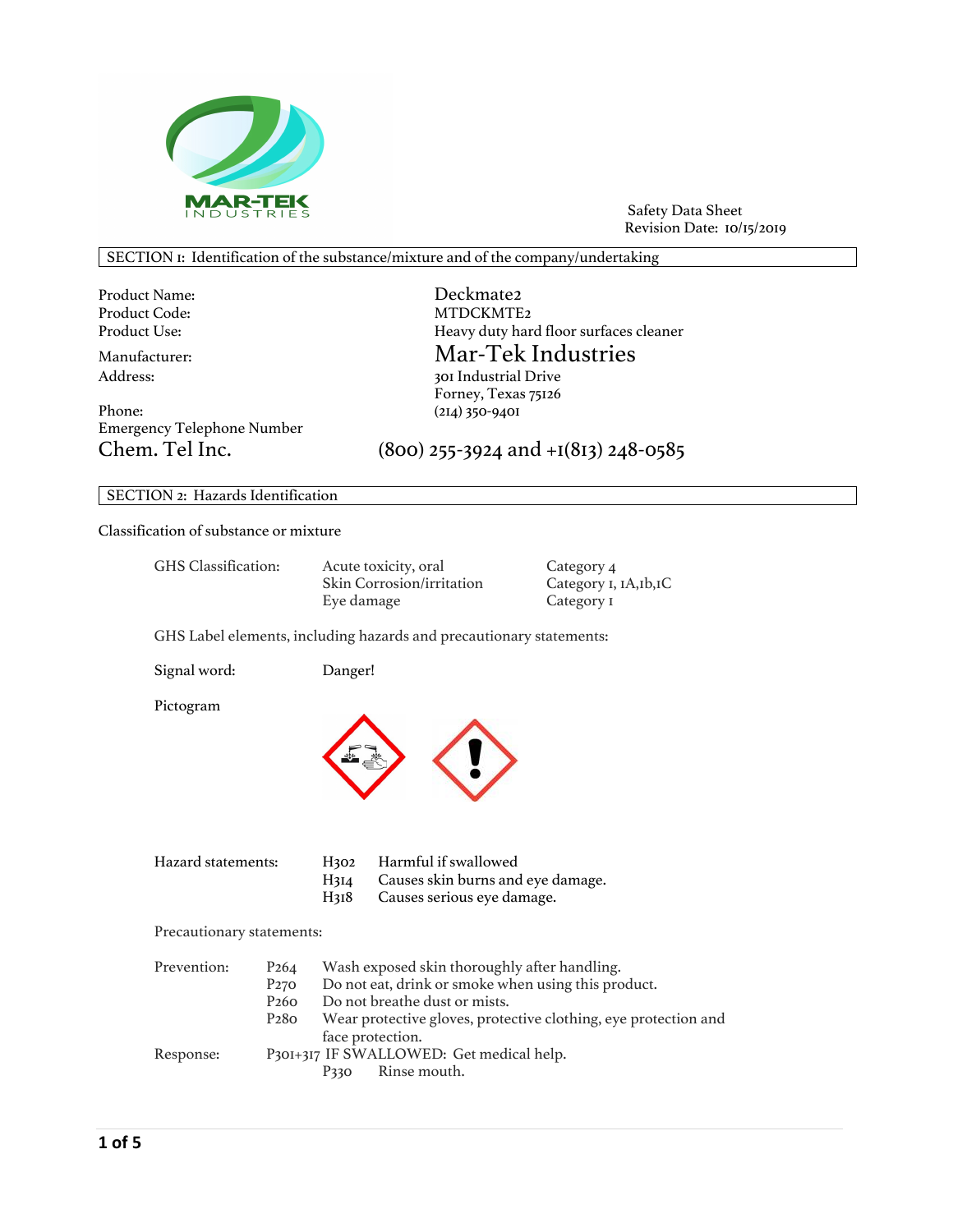|          |                  | P301+P330+P331 IF SWALLOWED: Rinse mouth. DO NOT induce vomiting.                    |
|----------|------------------|--------------------------------------------------------------------------------------|
|          |                  | P302+P36I+P354 IF ON SKIN: Take off immediately all contaminated clothing.           |
|          |                  | Immediately rinse with water for several minutes.                                    |
|          | P <sub>363</sub> | Wash contaminated clothing before reuse.                                             |
|          |                  | P304+P340 IF INHALED: Remove victim to fresh air and keep comfortable for breathing. |
|          | P <sub>316</sub> | Get emergency medical immediately.                                                   |
|          | P <sub>32I</sub> | Specific treatment (Refer SDS section 4)                                             |
|          |                  | P305+354+P338 IF IN EYES: rinse cautiously with water for several                    |
|          |                  | minutes. Remove contact lenses, if present and easy to do. Continue                  |
|          |                  | rinsing.                                                                             |
|          | P <sub>3I7</sub> | Get medical help.                                                                    |
| Storage  | P <sub>405</sub> | Store clocked up.                                                                    |
| Disposal | P <sub>50I</sub> | Dispose on contents/container to comply with local, state and                        |
|          |                  | federal regulations.                                                                 |

Other hazards not contributing to the classification: None

#### SECTION 3: Composition/Information on Ingredients

| Chemical Name:  | Potassium Hydroxide |
|-----------------|---------------------|
| Common Names:   | Caustic potash      |
| CAS No.:        | $1310 - 58 - 3$     |
| Content $(w/w)$ | $<10\%$             |

#### SECTION 4: First aid measure

Description of first aid measures:

**General Advise:** Never give anything by mouth to an unconscious person. If you feel unwell, seek medical advice.

**If inhaled:** Remove to fresh air and keep at rest in a position comfortable for breathing. Immediately call a POISON CENTER or doctor/physician.

**In case of skin contact:** Remove/take off contaminated clothing. Rinse skin with water/shower. Immediately call a POISON CENTER or doctor/physician.

**In case of eye contact:** Rinse cautiously with water for several minutes. Remove contact lenses, if present and easy to do. Continue rinsing. Immediately call a POISON CENTER doctor/physician.

**If swallowed:** Rinse mouth. Do not induce vomiting. Immediately call a POISON CENTER or doctor/physician.

## **Most important symptoms and effects, (both acute or delayed):** Causes skin or eye damage

SECTION 5: Fire-fighting measures

### **Extinguishing media:**

**Suitable extinguishing media:** Foam, dry powder, carbon dioxide, water spray and sand. **Unsuitable extinguishing media:** Do not use a heavy water stream.

### **Advice for fire fighters:**

**For fighting instructions:** Use water spray or fog for cooling exposed containers. Exercise caution when fighting any chemical fire. Avoid (reject) fire-fighting water to enter environment.

**Special protective measures:** Do not enter fire area without proper protective equipment. Use self-contained breathing apparatus and full protective clothing when appropriate including eye protection and boots. **Specific hazards arising from the chemical:** Emits toxic fumes.

SECTION 6: Accidental release measures

**Personal precautions, protective equipment and emergency procedures:** Ventilate area of leak or spill. Wear appropriate personal protective equipment as specified in section 8. Keep unprotected person away. **Environmental precaution, material containment methods and cleaning up:** Do not allow material to enter sewers/surfaces or ground water. Absorb with liquid-binding material (sand, diatomite, acid binders,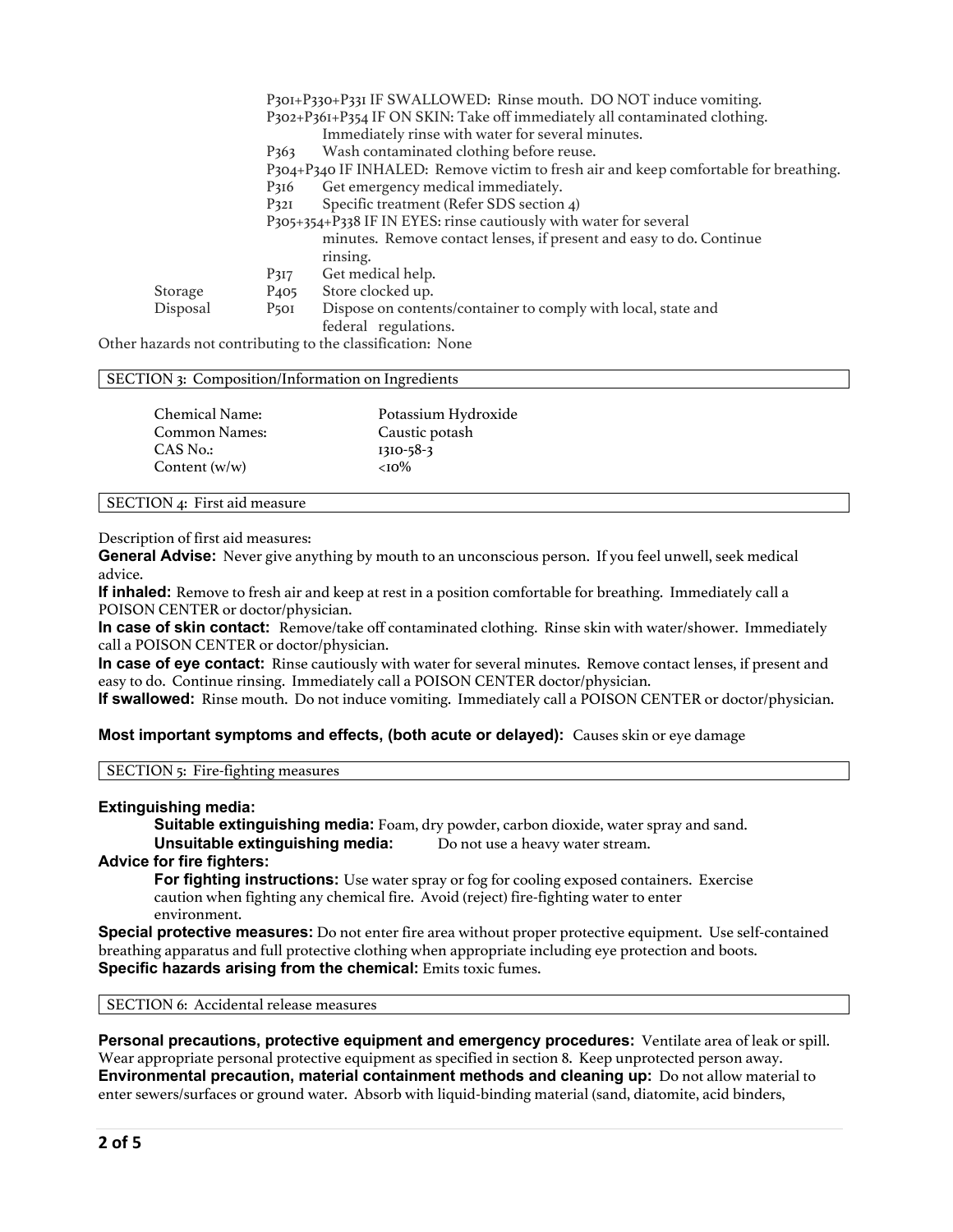# SECTION 7: Handling and storage

# **Precautions for safe handling:**

**Handling:** Wash hands and other exposed areas with mild soap and water before eating, drinking or smoking. Provide good ventilation in process area to prevent formation of vapour. Do not breathe mist, vapours and spray. **Storage:** Keep only the original container in cool, well-ventilated place away from incompatible materials like (strong acids, sources of ignition and direct sunlight). Keep container closed when not in use.

# SECTION 8: Exposure controls/personal protection

**Engineering controls:** Use adequate ventilation to keep airborne concentrations low. Use adequate general or local explosion-proof ventilation to keep airborne levels to acceptable levels.

| Component | Exposure Limit | <b>Basis</b> | Entity       |
|-----------|----------------|--------------|--------------|
| Potassium | 2mg/m3         |              | ACGIH        |
| Hydroxide | 2mg/m3         | 7EIL         | <b>NIOSH</b> |

## **Personal protective equipment**

| Eye protection:         |
|-------------------------|
| Skin/body protection:   |
| Hand protection:        |
| Respiratory protection: |
| Other information·      |

Chemical goggles or face shield. Wear suitable protective clothing. Wear protective gloves. Wear appropriate mask. Do not eat, drink or smoke during use of this product.

**Personal hygiene:** Use good personal hygiene. Wash thoroughly with soap and water after handling product and before eating, drinking, or using tobacco products. Clean affected clothing, shoes, and protective equipment before reuse. Discard affected clothing, shoes, and/or protective equipment if they cannot be thoroughly cleaned. Discard leather articles, such as shoes, saturated with this product.

# SECTION 9: Physical and chemical properties

| Appearance                                   |               |               |                   |
|----------------------------------------------|---------------|---------------|-------------------|
| Physical state:                              |               | Liquid        |                   |
| Color:                                       |               | Clear         |                   |
| Odor:                                        | None          |               |                   |
| Odor threshold:                              | Not available |               |                   |
| pH:                                          | $9-10$        |               |                   |
| Melting point/freezing point:                |               |               | No data available |
| Initial boiling point/boiling range:         |               |               | No data available |
| Flash point:                                 |               |               |                   |
| Evaporation rate: Not available              |               |               |                   |
| Flammability (solid, gas): Not available     |               |               |                   |
| Upper/Lower flammability or explosive limits |               |               |                   |
| Flammability limit-lower (%):                |               |               | Not available     |
| Flammability limit-upper (%):                |               |               | Not available     |
| Vapor pressure:                              | Not available |               |                   |
| Vapor density:                               | Not available |               |                   |
| Solubility (ies):                            | Not available |               |                   |
| Specific gravity: Not available              |               |               |                   |
| Partition coefficient                        |               |               |                   |
| (n-octanol/water): Not available             |               |               |                   |
| Auto-ignition temperature:                   |               | Not available |                   |
| Decomposition temperature:                   |               | Not available |                   |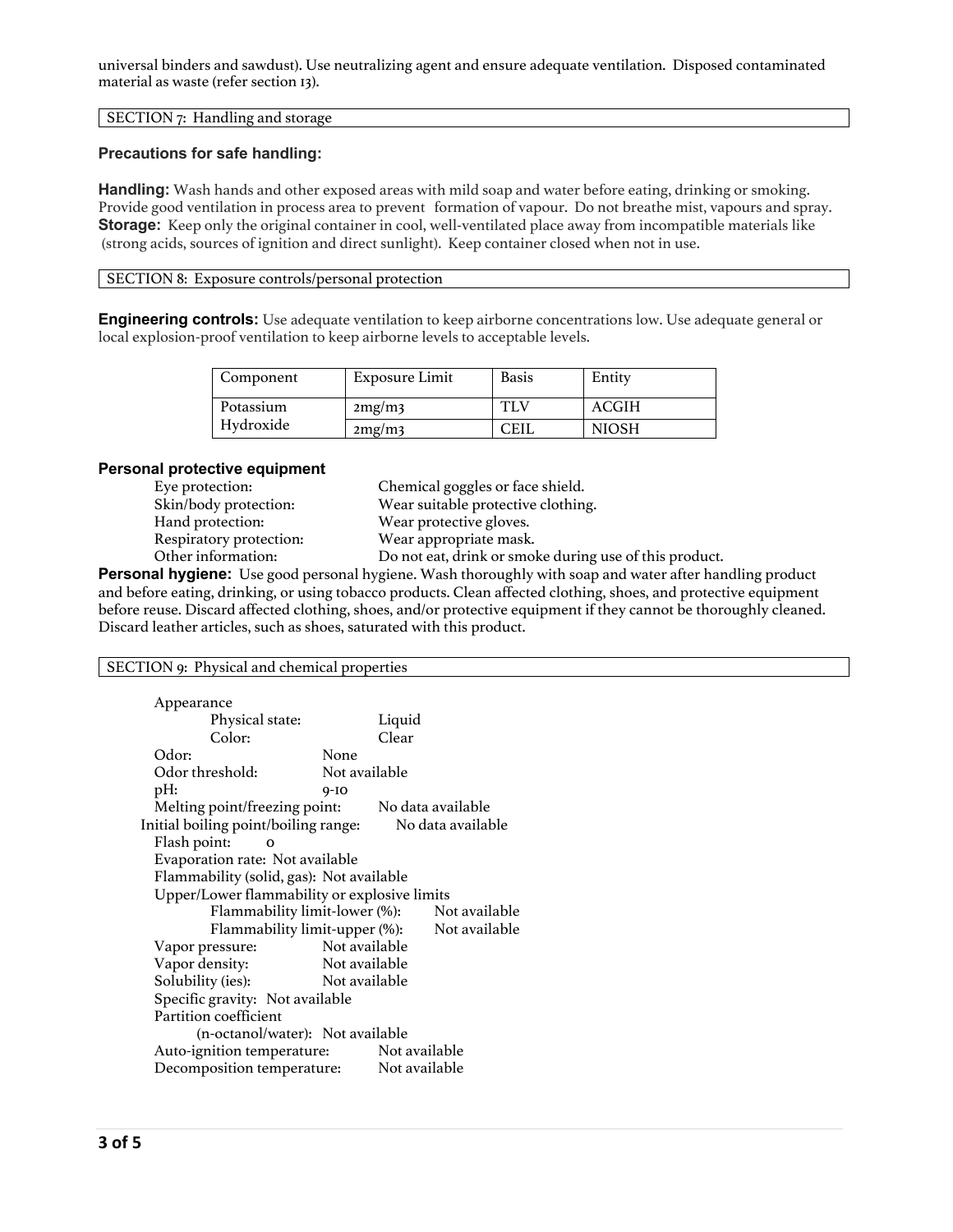#### SECTION 10: Stability and reactivity

**Chemical stability:** Stable under normal conditions. **Possibility of hazardous reactions:** React violently with acids. **Condition to avoid:** Direct sunlight, extreme high and low temperature. **Incompatible materials:** Strong acids. **Hazardous decomposition:** Potassium oxide. Thermal decomposition generates corrosive vapours.

### SECTION II: Toxicological information

Acute toxicity: Not classified

The toxicological information of this mixture has not been established. Toxicological information on components within this mixture is given.

Toxicity to animals

| Component                                                       |                            | Toxicity                                |
|-----------------------------------------------------------------|----------------------------|-----------------------------------------|
| Potassium Hydroxide                                             |                            | Dermal LD 50 -2g/kg (Rabbit)            |
|                                                                 |                            | Oral LD 50-500 to 700mg/kg (Rat)        |
| Skin corrosion/irritation:                                      |                            | Cause severe skin burns and eye damage. |
| Serious eye damage/irritation:                                  | Causes serious eye damage. |                                         |
| Respiratory or skin sensitization:                              | Not classified             |                                         |
| Germ cell mutagenicity:                                         | Not classified             |                                         |
| Carcinogenicity:                                                | Not classified             |                                         |
| Reproductive toxicity:                                          | Not classified             |                                         |
| Specific target organ toxicity (single exposure):               |                            | Not classified                          |
|                                                                 | (repeated exposure):       | Not classified                          |
| Not classified<br>Aspiration hazards:                           |                            |                                         |
| Symptoms/injuries after eye contact: Causes serious eye damage. |                            |                                         |

SECTION 12: Ecological information

Toxicity: Acute fish toxicity (Brachydanio rerio): LC50(90hrs):210mg/l Acute invertebrates (daphnia magna): EC50 (48hrs): 1700mg/l Alage/cyanobacteria

(Scenedesmusubspicatus): EC50 (72hrs,biomass): 207mg/LEC50 (72hrs growth rate):>345.4mg/L

Bioaccumulative potential: Inorganic, not potential for bioaccumulation

Not classified as PBT or vPvB

Other adverse effects: The alkalinity of this material will have a local effect on ecosystems sensitive to changes in pH.

SECTION 13: Disposal consideration

**Waste disposal method:** Dispose of all the waste in accordance with all applicable federal, state and local health and environment regulations.

**Product containers:** it must be disposed in accordance with local, state and federal regulations in a permitted hazardous waste treatment, storage and disposal facility by treatment.

SECTION 14: Transportation information

US Department Of Transportation

| Potassium hydrogen solution |
|-----------------------------|
|                             |
| 1814                        |
|                             |
| <b>Corrosive Substance</b>  |
| Nο                          |
|                             |